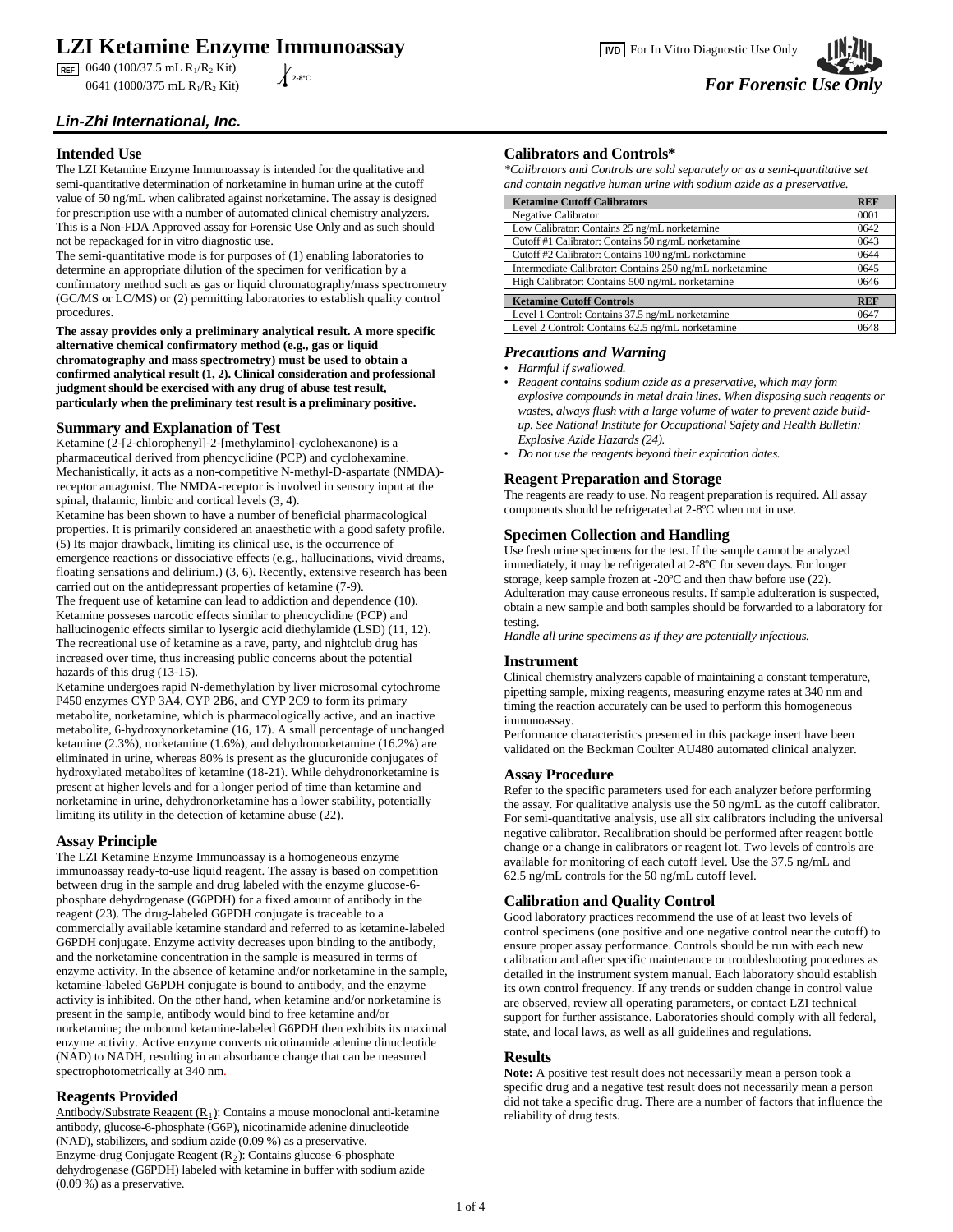**Qualitative:** The cutoff calibrator, which contains 50 ng/mL of norketamine, is used as a reference for distinguishing positive from negative samples. A sample with a change in absorbance (∆mAU) equal to or greater than that obtained with the cutoff calibrator is considered positive. A sample with a change in absorbance (∆mAU) lower than that obtained with the cutoff calibrator is considered negative.

**Semi-Quantitative**: The semi-quantitative mode is for purposes of (1) enabling laboratories to determine an appropriate dilution of the specimen for verification by a confirmatory method such as GC/MS, LC/MS or (2) permitting laboratories to establish quality control procedures. When an approximation of concentration is required, a calibration curve can be established with six calibrators. The concentration of norketamine in the sample may then be estimated from the calibration curve.

## **Limitations**

- *1. A preliminary positive result from this assay indicates only the presence of norketamine. The test is not intended for quantifying this single analyte in samples.*
- *2. A preliminary positive result does not necessarily indicate drug abuse.*
- *3. A negative result does not necessarily mean a person did not take illegal drugs.*
- *4. Care should be taken when reporting results, as numerous factors (e.g., fluid intake, endogenous or exogenous interferants) may influence the urine test result.*
- *5. Preliminary positive results must be confirmed by other affirmative, analytical methods (e.g., chromatography), preferably GC/MS or LC/MS.*
- *6. The test is designed for use with human urine only.*
- *7. This test should not be used for therapeutic drug monitoring.*

## **Typical Performance Characteristics**

The results shown below were performed with a single Beckman Coulter AU480 automated chemistry analyzer.

### **Precision:**

Semi-quantitative analysis: The following concentrations were determined with reference curves from five calibrators. Typical results (ng/mL) are as follows:

| 50 ng/mL Cutoff      |               |                | <b>Within Run</b><br>$(N = 22)$ | <b>Run-to-Run</b><br>$(N = 88)$ |                     |
|----------------------|---------------|----------------|---------------------------------|---------------------------------|---------------------|
| <b>Norketamine</b>   | $%$ of        | #              | EIA                             | #                               | <b>EIA</b>          |
| <b>Concentration</b> | <b>Cutoff</b> | <b>Samples</b> | <b>Result</b>                   | <b>Samples</b>                  | <b>Result</b>       |
| $0$ ng/mL            | 0 %           | 22             | 22 Neg                          | 88                              | 88 Neg              |
| $12.5$ ng/mL         | 25 %          | 22             | 22 Neg                          | 88                              | 88 Neg              |
| $25$ ng/mL           | 50 %          | 22             | 22 Neg                          | 88                              | 88 Neg              |
| $37.5$ ng/mL         | 75 %          | 22             | 22 Neg                          | 88                              | 88 Neg              |
| $50$ ng/mL           | 100 %         | 22             | $3$ Neg/<br>19 Pos              | 88                              | $15$ Neg/<br>73 Pos |
| $62.5$ ng/mL         | 125 %         | 22             | $22$ Pos                        | 88                              | 88 Pos              |
| $75 \text{ ng/mL}$   | 150 %         | 22             | 22 Pos                          | 88                              | 88 Pos              |
| $87.5$ ng/mL         | 175 %         | 22             | 22 Pos                          | 88                              | 88 Pos              |
| $100 \text{ ng/mL}$  | 200 %         | 22             | 22 Pos                          | 88                              | 88 Pos              |

Qualitative analysis: The following concentrations were evaluated. Typical qualitative results (measured by ∆OD, mAU) are as follows:

| 50 ng/mL Cutoff                            |                  |                     | <b>Within Run</b><br>$(N = 22)$ | Run-to-Run<br>$(N = 88)$ |                             |
|--------------------------------------------|------------------|---------------------|---------------------------------|--------------------------|-----------------------------|
| <b>Norketamine</b><br><b>Concentration</b> | $%$ of<br>Cutoff | #<br><b>Samples</b> | <b>EIA</b><br><b>Result</b>     | #<br><b>Samples</b>      | <b>EIA</b><br><b>Result</b> |
| $0$ ng/mL                                  | 0 %              | 22                  | 22 Neg                          | 88                       | 88 Neg                      |
| $12.5$ ng/mL                               | 25 %             | 22                  | 22 Neg                          | 88                       | 88 Neg                      |
| $25$ ng/mL                                 | 50 %             | 22                  | 22 Neg                          | 88                       | 88 Neg                      |
| $37.5$ ng/mL                               | 75 %             | 22                  | 22 Neg                          | 88                       | 88 Neg                      |
| $50 \text{ ng/mL}$                         | 100 %            | 22                  | $1$ Neg/<br>21 Pos              | 88                       | 8 Neg/<br>80 Pos            |
| $62.5$ ng/mL                               | 125 %            | 22                  | 22 Pos                          | 88                       | 88 Pos                      |
| $75 \text{ ng/mL}$                         | 150 %            | 22                  | 22 Pos                          | 88                       | 88 Pos                      |
| $87.5$ ng/mL                               | 175 %            | 22                  | 22 Pos                          | 88                       | 88 Pos                      |
| $100$ ng/mL                                | 200 %            | 22                  | 22 Pos                          | 88                       | 88 Pos                      |

**Accuracy:** One hundred eleven (111) unaltered clinical urine specimens and pooled urine samples spiked with norketamine were tested with the LZI Ketamine Enzyme Immunoassay and confirmed with LC/MS. Specimens with a combined norketamine and ketamine concentration greater than or equal to 50 ng/mL by LC/MS are defined as positive, and specimens with a combined norketamine and ketamine concentration below 50 ng/mL by LC/MS are defined as negative in the table below. Near cutoff samples are defined as  $\pm$ 50 % of the cutoff value. The correlation results are summarized as follows:

### Semi-Quantitative Accuracy Study:

| $50 \text{ ng/mL}$<br>Cutoff | <b>Neg</b> | $< 50 \%$<br>of the<br>cutoff | Near<br><b>Cutoff</b><br>Neg | <b>Near</b><br><b>Cutoff</b><br>Pos | High<br>Pos | $\frac{6}{9}$<br>Agree-<br>ment |
|------------------------------|------------|-------------------------------|------------------------------|-------------------------------------|-------------|---------------------------------|
| Positive                     |            | つ*                            | $7**$                        |                                     | 62          | 100.0%                          |
| Negative                     | 20         |                               |                              |                                     |             | 90.7%                           |

The following table summarizes the results for the semi-quantitative discordant samples:

| $24*$<br>227.9<br>17<br>17.0<br>$26*$<br>228.2<br>19.6<br>19.6<br>$31***$<br>14.3<br>12.8<br>133.2<br>27.1 | Sample<br># | <b>NKET</b><br><b>LC/MS</b><br>(ng/mL) | KET<br><b>LC/MS</b><br>(ng/mL) | Total<br>$NKET +$<br><b>KET</b><br><b>LC/MS</b><br>(ng/mL) | Pos/<br>Neg<br><b>Result</b> | <b>AU480 EIA</b><br>Semi-<br><b>Ouantitative</b><br><b>Result</b><br>(ng/mL) | Pos/<br>Neg<br><b>Result</b> |
|------------------------------------------------------------------------------------------------------------|-------------|----------------------------------------|--------------------------------|------------------------------------------------------------|------------------------------|------------------------------------------------------------------------------|------------------------------|
|                                                                                                            |             |                                        |                                |                                                            |                              |                                                                              |                              |
|                                                                                                            |             |                                        |                                |                                                            |                              |                                                                              |                              |
|                                                                                                            |             |                                        |                                |                                                            |                              |                                                                              |                              |
|                                                                                                            | $34**$      |                                        | 32.3                           | 32.3                                                       |                              | 58.3                                                                         |                              |

Qualitative Accuracy Study:

| $50$ ng/mL<br><b>Cutoff</b> | <b>Neg</b> | $< 50 \%$<br>of the<br>cutoff | Near<br>Cutoff<br>Neg | <b>Near</b><br>Cutoff<br>Pos | High<br>Pos | $\frac{0}{0}$<br>Agree-<br>ment |
|-----------------------------|------------|-------------------------------|-----------------------|------------------------------|-------------|---------------------------------|
| Positive                    |            | つ*                            | つき*                   |                              | 62          | 100.0%                          |
| Negative                    | 20         |                               |                       |                              |             | 90.7%                           |

The following table summarizes the results for the qualitative discordant samples:

| Sample<br># | <b>NKET</b><br><b>LC/MS</b><br>(ng/mL) | <b>KET</b><br><b>LC/MS</b><br>(ng/mL) | <b>Total</b><br>$NKET +$<br><b>KET</b><br><b>LC/MS</b><br>(ng/mL) | Pos/<br>Neg<br><b>Result</b> | <b>AU480 EIA</b><br><b>Oualitative</b><br><b>Result</b><br>(ng/mL) | Pos/<br>Neg<br><b>Result</b> |
|-------------|----------------------------------------|---------------------------------------|-------------------------------------------------------------------|------------------------------|--------------------------------------------------------------------|------------------------------|
| $24*$       | 17                                     |                                       | 17.0                                                              |                              | 308.2                                                              |                              |
| $26*$       | 19.6                                   |                                       | 19.6                                                              |                              | 312.1                                                              |                              |
| $31***$     | 14.3                                   | 12.8                                  | 27.1                                                              |                              | 190.8                                                              |                              |
| $34**$      |                                        | 32.3                                  | 32.3                                                              |                              | 90.9                                                               |                              |

Calibration Cutoff Average = 69.3 mAU

*\* Discordant between negative and* <*50 % cutoff concentration (0.1 – 24.9 ng/mL) \*\* Discordant between 50 % of cutoff and cutoff concentration (25 – 49.9 ng/mL)*

**Analytical Recovery:** To demonstrate recovery for purposes of sample dilution and quality control of the entire assay range, a drug free–urine pool spiked with norketamine at 500 ng/mL was serially diluted. Each sample was run in 10 replicates and the average was used to determine percent recovery compared to the expected target value.

| <b>Target</b><br><b>Concentration</b><br>(ng/mL) | <b>Determined</b><br><b>Concentration Range</b><br>(ng/mL) | <b>Determined</b><br><b>Concentration Average</b><br>(ng/mL) | Average<br>% Recovery |
|--------------------------------------------------|------------------------------------------------------------|--------------------------------------------------------------|-----------------------|
| 500                                              | $494.5 - 523.6$                                            | 506.9                                                        | 101.4%                |
| 450                                              | $470.1 - 492.2$                                            | 480.8                                                        | 106.8%                |
| 400                                              | $436.7 - 469.2$                                            | 449.7                                                        | 112.4 %               |
| 350                                              | $380.8 - 399.0$                                            | 390.8                                                        | 111.7%                |
| 300                                              | $318.1 - 345.4$                                            | 330.3                                                        | 110.1 %               |
| 250                                              | $240.5 - 256.8$                                            | 247.4                                                        | 99.0%                 |
| 200                                              | $206.9 - 212.7$                                            | 210.1                                                        | 105.0%                |
| 150                                              | $157.0 - 162.0$                                            | 159.9                                                        | 106.6%                |
| 100                                              | $96.4 - 102.0$                                             | 98.3                                                         | 98.3%                 |
| 50                                               | $47.3 - 54.3$                                              | 48.9                                                         | 97.8%                 |
| 7.5                                              | $6.4 - 9.1$                                                | 8.2                                                          | 108.9%                |
| $\Omega$                                         | $0.4 - 3.9$                                                | 2.2                                                          | N/A                   |

**Specificity:** Various potentially interfering substances were tested for crossreactivity with the assay. Test compounds were spiked into a drug free– urine pool to various concentrations and evaluated with the assay's calibration curve in both qualitative and semi-quantitative modes. The following table lists the concentration of each test compound that gave a response approximately equivalent to that of the cutoff calibrator (as positive) or the maximal concentration of the compound tested that gave a response below the response of the cutoff calibrator (as negative). Compounds tested at high concentration (100,000 ng/mL) with results below the cutoff value were listed as Not Detected (ND). Compounds tested below the high concentration (100,000 ng/mL) that gave a result below the cutoff value were given a "< %" value.

### **Ketamine and Metabolites:**

| <b>Cross-reactant</b> | <b>Concentration</b><br>(ng/mL) | % Cross-<br>reactivity |
|-----------------------|---------------------------------|------------------------|
| Norketamine           | 50                              | 100.00 %               |
| Ketamine              | 25                              | 200.00 %               |
| Dehydronorketamine    | 2000                            | 2.50 %                 |
| Hydronorketamine      | 100000                          | ND                     |

### **Structurally Related Compounds:**

| <b>Cross-reactant</b> | <b>Concentration</b><br>(ng/mL) | % Cross-<br>reactivity |
|-----------------------|---------------------------------|------------------------|
| Deschloroketamine     | 1600                            | 3.13 %                 |
| Methoxetamine         | 100000                          | 0.05%                  |
| Phencyclidine         | 100000                          | 0.50%                  |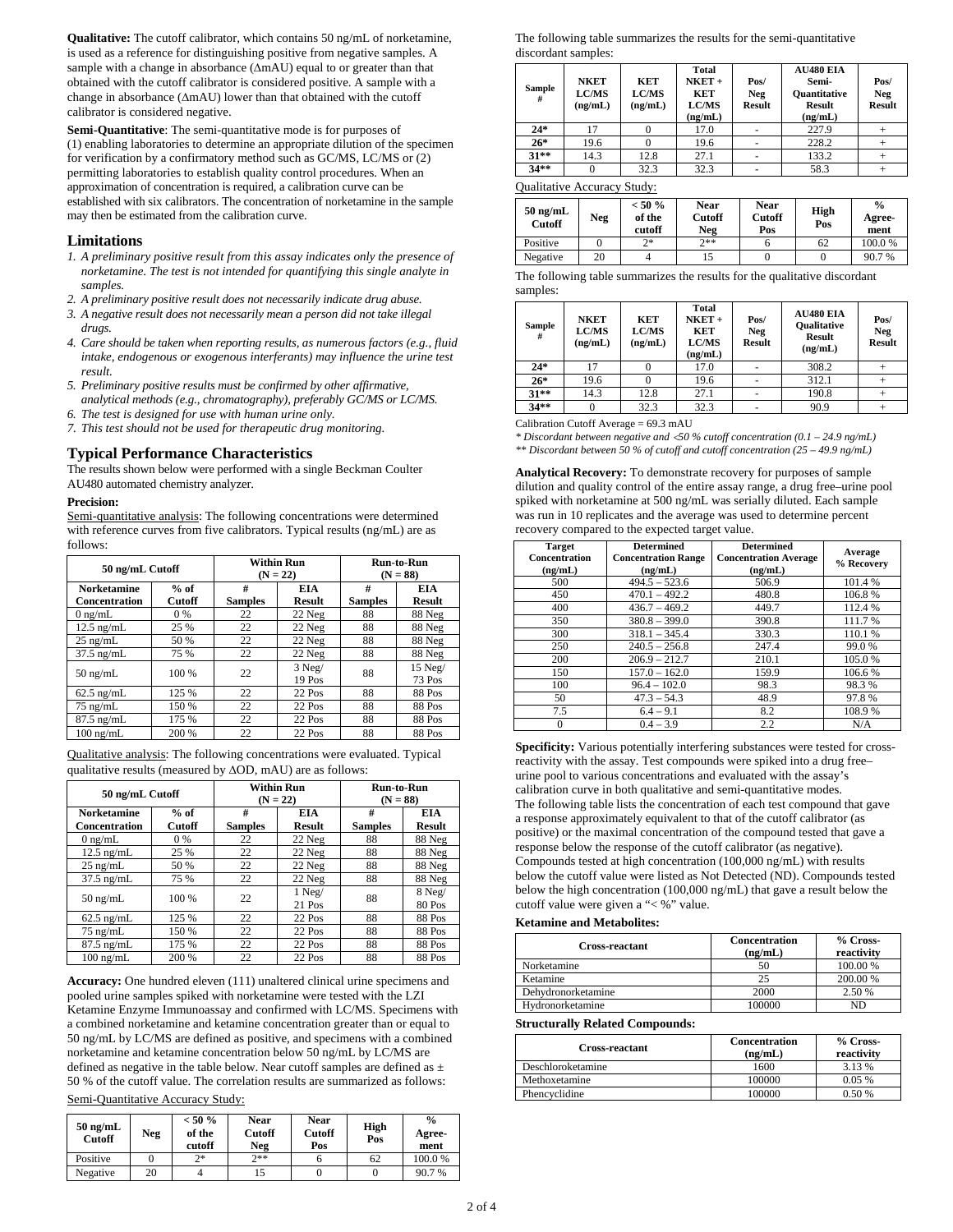### **Structurally Unrelated Compounds:**

|                                                              |                  | <b>Spiked Norketamine</b>             |               |               |  |
|--------------------------------------------------------------|------------------|---------------------------------------|---------------|---------------|--|
| Cross-reactant                                               | Spiked [ ]       |                                       | Concentration |               |  |
|                                                              | (ng/mL)          | $0$ ng/mL                             | 37.5<br>ng/mL | 62.5<br>ng/mL |  |
| 6-Acetylmorphine                                             | 100000           | N <sub>D</sub>                        | Neg           | Pos           |  |
| Acetaminophen                                                | 100000           | ND                                    | Neg           | Pos           |  |
| Acetylsalicylic Acid                                         | 100000           | N <sub>D</sub>                        | Neg           | Pos           |  |
| Amitriptyline                                                | 50000            | < 0.08%                               | Neg           | Pos           |  |
| Amlodipine Besylate                                          | 100000           | N <sub>D</sub>                        | Neg           | Pos           |  |
| Amoxicillin                                                  | 100000           | N <sub>D</sub>                        | Neg           | Pos           |  |
| $d$ -Amphetamine                                             | 100000           | N <sub>D</sub>                        | Neg           | Pos           |  |
| Atorvastatin                                                 | 100000           | ND                                    | Neg           | Pos           |  |
| Benzoylecgonine<br>Buprenorphine                             | 100000<br>50000  | <b>ND</b><br>< 0.10%                  | Neg<br>Neg    | Pos<br>Pos    |  |
| Bupropion                                                    | 100000           | ND                                    | Neg           | Pos           |  |
| Caffeine                                                     | 100000           | N <sub>D</sub>                        | Neg           | Pos           |  |
| Carbamazepine                                                | 10000            | $< 0.50\%$                            | Neg           | Pos           |  |
| Carbamazepine-10,11-epoxide                                  | 10000            | $< 0.50\%$                            | Neg           | Pos           |  |
| Cetirizine                                                   | 100000           | ND                                    | Neg           | Pos           |  |
| Chlorpheniramine                                             | 100000           | N <sub>D</sub>                        | Neg           | Pos           |  |
| Chlorpromazine                                               | 10000            | $< 0.50\%$                            | Neg           | Pos           |  |
| Clomipramine                                                 | 100000           | ND                                    | Neg           | Pos           |  |
| Codeine                                                      | 100000           | <b>ND</b>                             | Neg           | Pos           |  |
| Desipramine                                                  | 100000           | N <sub>D</sub>                        | Pos           | Pos           |  |
| $(\pm)$ -10,11-Dihydro-10-<br>Hydroxycarbamazepine           | 10000            | $< 0.50\%$                            | Neg           | Pos           |  |
| Diphenhydramine                                              | 100000           | ND                                    | Neg           | Pos           |  |
| Duloxetine                                                   | 100000           | N <sub>D</sub>                        | Neg           | Pos           |  |
| Fentanyl (citrate)                                           | 10000            | $< 0.50\%$                            | Neg           | Pos           |  |
| Fluoxetine                                                   | 100000           | ND                                    | Neg           | Pos           |  |
| Fluphenazine                                                 | 100000           | ND                                    | Neg           | Pos           |  |
| Gabapentin                                                   | 100000           | ND                                    | Neg           | Pos           |  |
| Hydrocodone                                                  | 100000           | ND                                    | Neg           | Pos           |  |
| Hydromorphone                                                | 100000           | ND                                    | Neg           | Pos           |  |
| Ibuprofen                                                    | 100000           | <b>ND</b>                             | Neg           | Pos           |  |
| Imipramine<br>Lisinopril                                     | 60000<br>100000  | < 0.08%<br><b>ND</b>                  | Pos<br>Neg    | Pos<br>Pos    |  |
| Losartan                                                     | 100000           | ND                                    | Neg           | Pos           |  |
| Loratadine                                                   | 100000           | <b>ND</b>                             | Neg           | Pos           |  |
| MDA (3,4-                                                    | 100000           | ND.                                   | Neg           | Pos           |  |
| methylenedioxyamphetamine)<br>MDEA (N-methyl diethanolamine) | 100000           | N <sub>D</sub>                        | Neg           | Pos           |  |
| MDMA (3,4-methylenedioxy-                                    |                  |                                       |               |               |  |
| methamphetamine)                                             | 100000           | ND                                    | Neg           | Pos           |  |
| Meperidine                                                   | 100000           | ND                                    | Pos           | Pos           |  |
| Metformin                                                    | 100000           | ND                                    | Neg           | Pos           |  |
| Metoprolol<br>Methadone                                      | 100000<br>100000 | N <sub>D</sub><br>$\overline{\rm ND}$ | Neg<br>Neg    | Pos<br>Pos    |  |
| $d$ -Methamphetamine                                         | 100000           | ND                                    | Neg           | Pos           |  |
| Morphine                                                     | 100000           | ND                                    | Neg           | Pos           |  |
| Nalmefene                                                    | 100000           | N <sub>D</sub>                        | Neg           | Pos           |  |
| Nicotine                                                     | 100000           | <b>ND</b>                             | Neg           | Pos           |  |
| Norfentanyl                                                  | 10000            | $<$ 0.50 %                            | Neg           | Pos           |  |
| Nortriptyline                                                | 100000           | ND                                    | Neg           | Pos           |  |
| Omeprazole                                                   | 100000           | ND                                    | Neg           | Pos           |  |
| Oxazepam                                                     | 100000           | ND                                    | Neg           | Pos           |  |
| Oxycodone                                                    | 100000           | ND                                    | Neg           | Pos           |  |
| Oxymorphone                                                  | 100000           | ND                                    | Neg           | Pos           |  |
| Phenobarbital                                                | 100000           | ND                                    | Neg           | Pos           |  |
| Promethazine                                                 | 15000            | $< 0.33\%$                            | Pos           | Pos           |  |
| $(1S,2S)-(+)Pseudoephedrine$                                 | 100000<br>50000  | ND                                    | Neg           | Pos           |  |
| Quetiapine<br>Ranitidine                                     | 100000           | $< 0.10 \%$                           | Neg           | Pos           |  |
| Salbutamol (Albuterol)                                       | 100000           | ND<br>ND                              | Neg<br>Neg    | Pos<br>Pos    |  |
| Sertraline                                                   | 100000           | ND                                    | Neg           | Pos           |  |
| THC-COOH (11-Nor-Δ-9-THC-9-                                  | 100000           | ND                                    | Neg           | Pos           |  |
| carboxylic acid)                                             |                  |                                       |               |               |  |
| l-Thyroxine<br>Tramadol                                      | 100000<br>100000 | ND<br>ND                              | Neg<br>Neg    | Pos<br>Pos    |  |
| Zolpidem                                                     | 10000            | < 0.50 %                              | Neg           | Pos           |  |
|                                                              |                  |                                       |               |               |  |

*It is possible that other substances and/or factors not listed above may interfere with the test and cause false positive results.*

The following compounds which showed interference at  $\pm 25$  % of cutoff concentrations were then spiked into negative urine and at  $\pm 50$  % of cutoff concentrations (25 ng/mL and 75 ng/mL) for the assay. Results are summarized in the following table:

|                       | Spiked [] | <b>Spiked Norketamine Concentration</b> |            |                    |  |  |
|-----------------------|-----------|-----------------------------------------|------------|--------------------|--|--|
| <b>Cross-reactant</b> | (ng/mL)   | $0$ ng/mL                               | $25$ ng/mL | $75 \text{ ng/mL}$ |  |  |
| Desipramine           | 100000    | ND.                                     | Neg        | Pos                |  |  |
| Imipramine            | 60000     | $< 0.08\%$                              | Neg        | Pos                |  |  |
| Meperidine            | 100000    | ND.                                     | Neg        | Pos                |  |  |
| Ouetiapine            | 50000     | < 0.10%                                 | Neg        | Pos                |  |  |
| Promethazine          | 15000     | $< 0.33\%$                              | Neg        | Pos                |  |  |
| Carbamazepine         | 10000     | $< 0.50\%$                              | Neg        | Pos                |  |  |

#### **Endogenous and Preservatives Compound Interference Study:**

Various potentially interfering endogenous and preservative substances were tested for interference with the assay. Test compounds were split into three portions each and either left un-spiked or spiked to a norketamine concentration of either 37.5 or 62.5 ng/mL (the negative and positive control concentrations, respectively). These samples were then evaluated in semi-quantitative and qualitative modes. Only the preservative Boric Acid (1 % w/v) was found to cause interference with the assay.

| <b>Endogenous or Preservative</b> | Spiked []      | <b>Spiked Norketamine Concentration</b> |              |              |
|-----------------------------------|----------------|-----------------------------------------|--------------|--------------|
| <b>Substance</b>                  | (mg/dL)        | $0 \text{ ng/mL}$                       | $37.5$ ng/mL | $62.5$ ng/mL |
| Acetone                           | 1000           | Neg                                     | Neg          | Pos          |
| Ascorbic Acid                     | 1500           | Neg                                     | Neg          | Pos          |
| <b>Bilirubin</b>                  | $\overline{c}$ | Neg                                     | Neg          | Pos          |
| <b>Boric Acid</b>                 | 1000           | Neg                                     | Neg          | Neg          |
| Calcium Chloride (CaCl2)          | 300            | Neg                                     | Neg          | Pos          |
| Citric Acid (pH 3)                | 800            | Neg                                     | Neg          | Pos          |
| Creatinine                        | 500            | Neg                                     | Neg          | Pos          |
| Ethanol                           | 1000           | Neg                                     | Neg          | Pos          |
| Galactose                         | 10             | Neg                                     | Neg          | Pos          |
| $v$ -Globulin                     | 500            | Neg                                     | Neg          | Pos          |
| Glucose                           | 3000           | <b>Neg</b>                              | Neg          | Pos          |
| Hemoglobin                        | 300            | Neg                                     | Neg          | Pos          |
| β-hydroxybutyric Acid             | 100            | Neg                                     | Neg          | Pos          |
| Human Serum Albumin               | 500            | Neg                                     | Neg          | Pos          |
| Oxalic Acid                       | 100            | Neg                                     | Neg          | Pos          |
| Potassium Chloride                | 3000           | Neg                                     | Neg          | Pos          |
| Riboflavin                        | 7.5            | Neg                                     | Neg          | Pos          |
| Sodium Azide                      | 1000           | Neg                                     | Neg          | Pos          |
| Sodium Chloride                   | 3000           | Neg                                     | Neg          | Pos          |
| Sodium Fluoride                   | 1000           | Neg                                     | Neg          | Pos          |
| Sodium Phosphate                  | 300            | Neg                                     | Neg          | Pos          |
| Urea                              | 6000           | Neg                                     | Neg          | Pos          |
| Uric Acid                         | 10             | Neg                                     | Neg          | Pos          |

The following compound which showed interference at  $\pm 25$  % of cutoff concentrations were then spiked into negative urine and at  $\pm 50$  % of cutoff concentrations (25 ng/mL and 75 ng/mL) for the assay. Interference was still observed with Boric Acid. Results are summarized in the following table:

| Endogenous or Preservative   Spiked [] |         | <b>Spiked Norketamine Concentration</b> |                    |            |
|----------------------------------------|---------|-----------------------------------------|--------------------|------------|
| <b>Substance</b>                       | (mg/dL) | $0 \text{ ng/mL}$                       | $25 \text{ ng/mL}$ | $75$ ng/mL |
| Boric Acid                             | 1000    | Neg                                     | Neg                | Neg        |

### **pH Interference Study:**

pH 3 to pH 11 was tested for interference with the assay. Each pH level was split into three portions each and either left un-spiked or spiked to a norketamine concentration of either 37.5 ng/mL or

62.5 ng/mL (the negative and positive control concentrations, respectively). These samples were then evaluated in semi-quantitative and qualitative modes. No pH interference was observed.

| pН              | <b>Spiked Norketamine Concentration</b> |              |              |  |
|-----------------|-----------------------------------------|--------------|--------------|--|
|                 | $0$ ng/mL                               | $37.5$ ng/mL | $62.5$ ng/mL |  |
| pH <sub>3</sub> | Neg                                     | Neg          | Pos          |  |
| pH4             | Neg                                     | Neg          | Pos          |  |
| pH 5            | Neg                                     | Neg          | Pos          |  |
| pH 6            | Neg                                     | Neg          | Pos          |  |
| pH7             | Neg                                     | Neg          | Pos          |  |
| pH8             | Neg                                     | Neg          | Pos          |  |
| pH9             | Neg                                     | Neg          | Pos          |  |
| pH 10           | Neg                                     | Neg          | Pos          |  |
| pH 11           | Neg                                     | Neg          | Pos          |  |

**Specific Gravity:** Samples ranging in specific gravity from 1.000 to 1.025 were split into three portions each and either left un-spiked or spiked to a norketamine concentration of either 37.5 or 62.5 ng/mL (the negative and positive control concentrations, respectively). These samples were then evaluated in semi-quantitative and qualitative modes. No interference was observed.

| Specific | <b>Spiked Norketamine Concentration</b> |              |              |  |
|----------|-----------------------------------------|--------------|--------------|--|
| Gravity  | $0$ ng/mL                               | $37.5$ ng/mL | $62.5$ ng/mL |  |
| 1.0030   | Neg                                     | Neg          | Pos          |  |
| 1.0050   | Neg                                     | Neg          | Pos          |  |
| 1.0080   | Neg                                     | Neg          | Pos          |  |
| 1.0100   | Neg                                     | Neg          | Pos          |  |
| 1.0150   | Neg                                     | Neg          | Pos          |  |
| 1.0180   | Neg                                     | Neg          | Pos          |  |
| 1.0200   | Neg                                     | Neg          | Pos          |  |
| 1.0220   | Neg                                     | Neg          | Pos          |  |
| 1.0250   | Neg                                     | Neg          | Pos          |  |